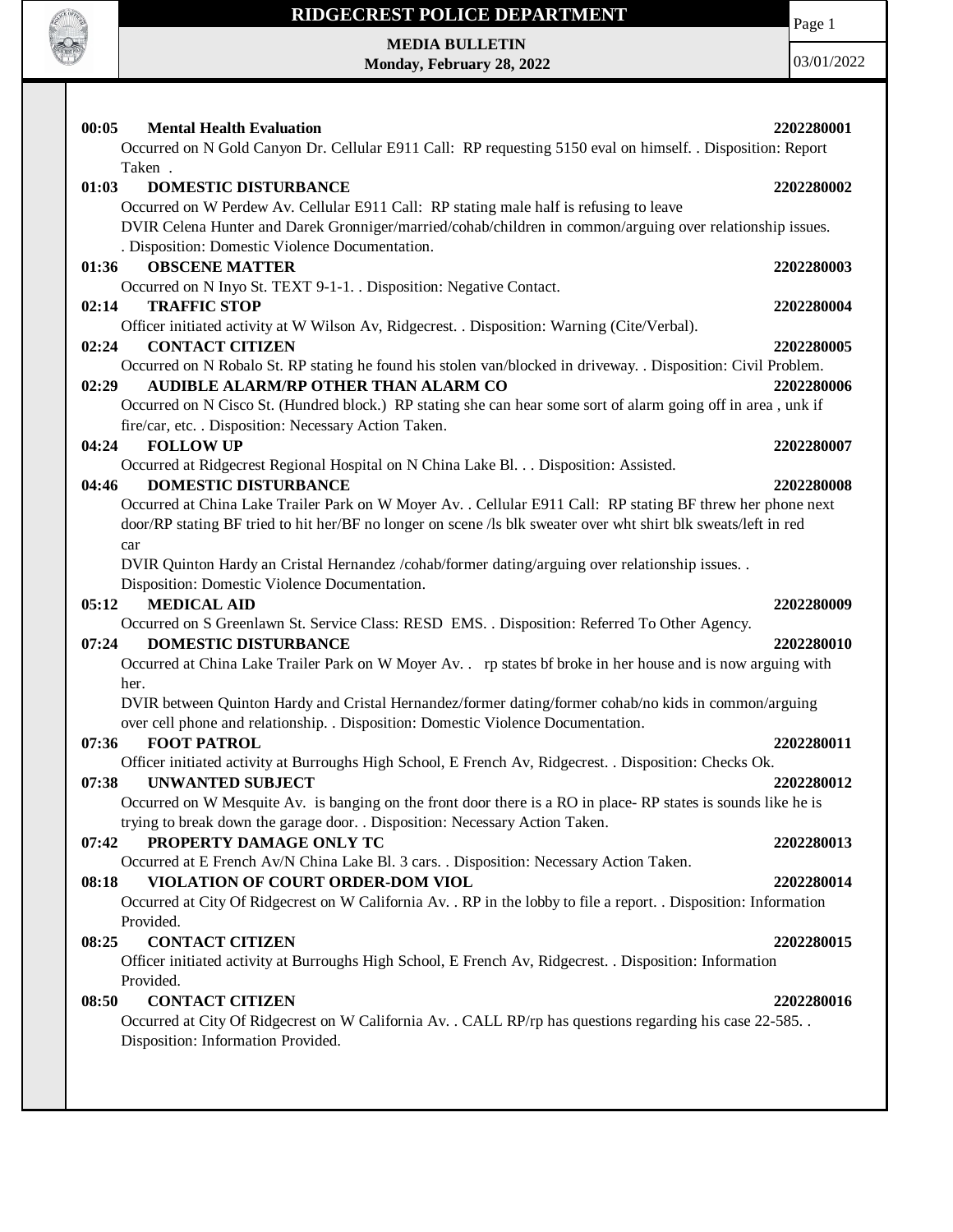

Page 2

**MEDIA BULLETIN Monday, February 28, 2022**

| 08:54<br>911 HANG UP<br>Occurred at City Of Ridgecrest on W California Av. . hang up//no answer on callback. . Disposition: Log Note<br>Only.                                                                   | 2202280017 |
|-----------------------------------------------------------------------------------------------------------------------------------------------------------------------------------------------------------------|------------|
| <b>CONTACT CITIZEN</b><br>08:57                                                                                                                                                                                 | 2202280018 |
| Occurred on N Yorktown St. rp requesting an officer. . Disposition: Negative Contact.<br>09:17<br><b>CONTACT CITIZEN</b>                                                                                        | 2202280019 |
| Officer initiated activity at Burroughs High School, E French Av, Ridgecrest. Via 10-21. Disposition: Negative<br>Contact.                                                                                      |            |
| 09:20<br><b>CONTACT CITIZEN</b>                                                                                                                                                                                 | 2202280020 |
| Officer initiated activity at Mesquite High School, W Drummond Av, Ridgecrest. . Disposition: Information                                                                                                       |            |
| Provided.<br><b>CONTACT CITIZEN</b><br>09:29                                                                                                                                                                    | 2202280021 |
| Occurred on N Robalo St. CALL RP/rp states he located his stolen vehicle and wants help recovering it. .                                                                                                        |            |
| Disposition: Checks Ok.                                                                                                                                                                                         |            |
| <b>FOLLOW UP</b><br>09:44                                                                                                                                                                                       | 2202280023 |
| Officer initiated activity at N Fairview St, Ridgecrest. . Disposition: Negative Contact.                                                                                                                       |            |
| <b>TRAFFIC STOP</b><br>09:54                                                                                                                                                                                    | 2202280024 |
| Officer initiated activity at W Bowman Rd, Ridgecrest. (Hundred block.). . Disposition: Warning (Cite/Verbal).                                                                                                  |            |
| PEDESTRIAN CHECK<br>09:59<br>Officer initiated activity at Tennis Courts, E French Av, Ridgecrest. . Disposition: Necessary Action Taken.                                                                       | 2202280025 |
| 10:08<br><b>WARRANT ARREST</b>                                                                                                                                                                                  | 2202280026 |
| Occurred at City Of Ridgecrest on W California Av. . Rp in the lobby                                                                                                                                            |            |
| SA/Urbina, Yesenia 09/07/87 RM053636A/\$2,500/PC 415(2) ARREST 20-2445 cited/rel'd. . Disposition: Arrest<br>Made.                                                                                              |            |
| 10:08<br><b>FOLLOW UP</b>                                                                                                                                                                                       | 2202280027 |
| Officer initiated activity at W Benson Av, Ridgecrest. . Disposition: Negative Contact.                                                                                                                         |            |
| <b>CONTACT CITIZEN</b><br>10:11                                                                                                                                                                                 | 2202280028 |
| Officer initiated activity at Murray Middle School, E Drummond Av, Ridgecrest. . Disposition: Information                                                                                                       |            |
| Provided.                                                                                                                                                                                                       |            |
| <b>MEDICAL AID</b><br>10:30                                                                                                                                                                                     | 2202280029 |
| Occurred at High Desert Haven on S College Heights Bl. . ambulance request. . Disposition: Referred To Other                                                                                                    |            |
| Agency.<br><b>CONTACT CITIZEN</b><br>10:47                                                                                                                                                                      | 2202280030 |
| Occurred at City Of Ridgecrest on W California Av. . CALL RP/rp states she has an RO that she needs served                                                                                                      |            |
| and wanted to email the RO to someone to have it served. . Disposition: Information Provided.                                                                                                                   |            |
| 11:16<br><b>THEFT</b>                                                                                                                                                                                           | 2202280031 |
| Occurred on W Wildrose Av. RP states money was taken from her account -contact via 21. Disposition:                                                                                                             |            |
| Information Provided.                                                                                                                                                                                           |            |
| <b>BIKE CHECK</b><br>11:22                                                                                                                                                                                      | 2202280032 |
| Officer initiated activity at W Reeves Av, Ridgecrest. (Hundred block.). . Disposition: Checks Ok.                                                                                                              |            |
| 11:23<br><b>UNWANTED SUBJECT</b>                                                                                                                                                                                | 2202280033 |
| Occurred at Starbucks Coffee #6959 on N China Lake Bl. . Sitting in front of the door refusing to leave -no<br>shoes, pants that say Kern county jail and a hospital top. . Disposition: Warning (Cite/Verbal). |            |
| 911 WIRELESS CALL<br>11:43                                                                                                                                                                                      | 2202280034 |
| Occurred at City Of Ridgecrest on W California Av. . music in the background//no answer on call back                                                                                                            |            |
| Disposition: Log Note Only.                                                                                                                                                                                     |            |
|                                                                                                                                                                                                                 |            |
|                                                                                                                                                                                                                 |            |
|                                                                                                                                                                                                                 |            |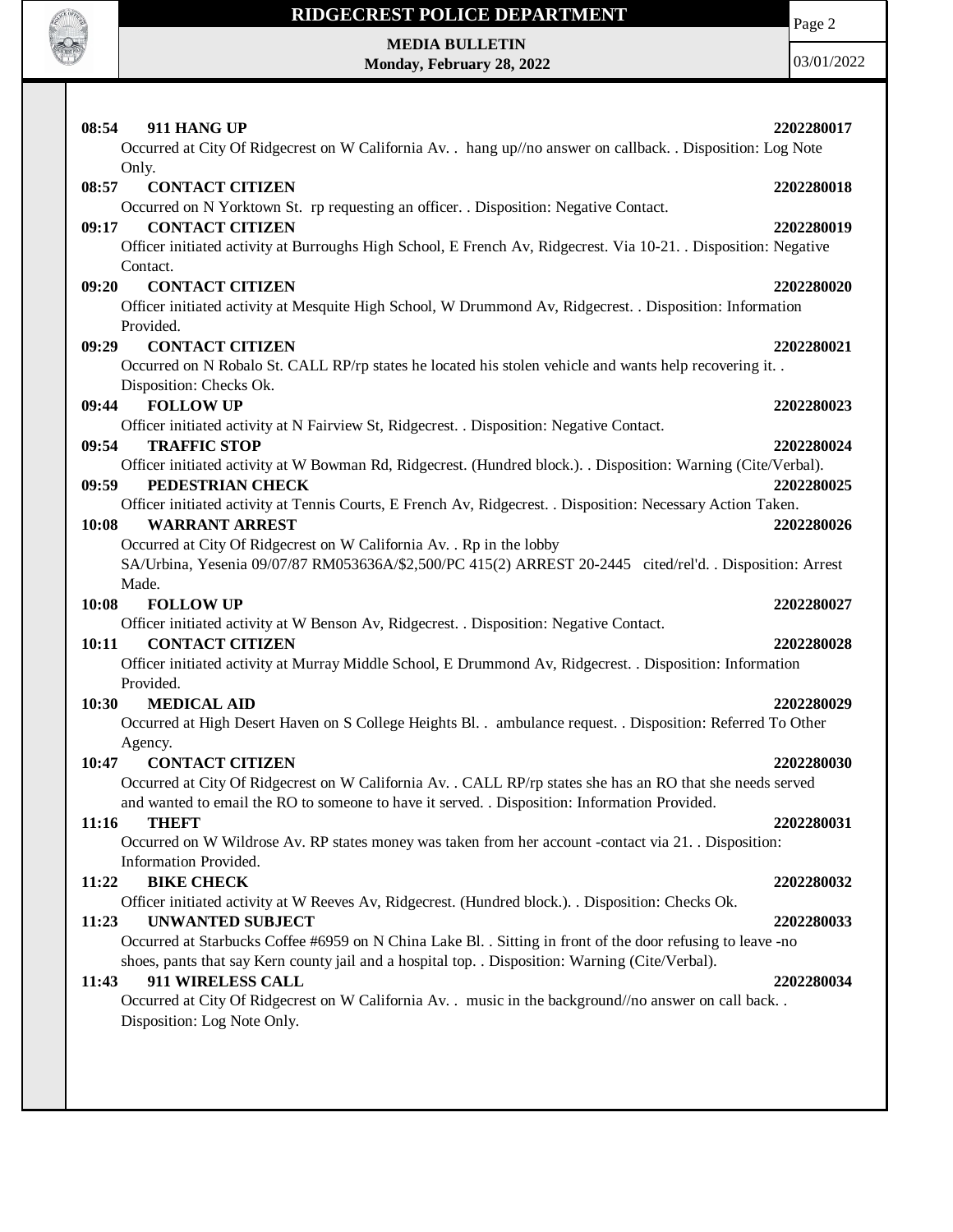

**MEDIA BULLETIN Monday, February 28, 2022** Page 3

| 11:44<br><b>WELFARE CHECK</b>                                                                                      | 2202280035 |
|--------------------------------------------------------------------------------------------------------------------|------------|
| Occurred on W Coral Av. Rp states customer told them that she needs help. rp states that customer is very          |            |
| jumbled on the phone. . Disposition: Checks Ok.                                                                    |            |
| <b>WARRANT ARREST</b><br>11:52                                                                                     | 2202280036 |
| Occurred at City Of Ridgecrest on W California Av. . SA/Paye, Enoch 08/02/92 RM052241A/\$5k/PC 459.5               |            |
| cited/rel'd. . Disposition: Arrest Made.                                                                           |            |
| PATROL CHECK<br>12:03                                                                                              | 2202280037 |
| Officer initiated activity at Skate Park, E French Av, Ridgecrest. . Disposition: Checks Ok.                       |            |
| <b>INDECENT EXPOSURE</b><br>12:03                                                                                  | 2202280038 |
| Officer initiated activity at Tennis Courts, E French Av, Ridgecrest. . Disposition: Report Taken.                 |            |
| <b>CONTACT CITIZEN</b><br>12:12                                                                                    | 2202280039 |
| Occurred at City Of Ridgecrest on W California Av. . CALL RP/calling to speak to P5 about a case. .                |            |
| Disposition: Negative Contact.                                                                                     |            |
| <b>EXTRA PATROL</b><br>12:16                                                                                       | 2202280040 |
| Officer initiated activity at Tennis Courts, E French Av, Ridgecrest. . Disposition: Checks Ok.                    |            |
| <b>WELFARE CHECK</b><br>12:33                                                                                      | 2202280041 |
| Occurred at W Ward Av/N Palo Verde Dr. WMA/wrapped in a flower blanket and sitting on the sidewalk/rp              |            |
| states he is yelling nonsense and spitting at cars driving by. . Disposition: Necessary Action Taken.              |            |
| <b>UNWANTED SUBJECT</b><br>12:39                                                                                   | 2202280042 |
| Occurred on S Sunset St. yelling through the front door trying to get rp to come outside/rp states the subject     |            |
| is trespassed from the property                                                                                    |            |
| <b>SUSPICIOUS PERSON</b><br>12:44                                                                                  | 2202280043 |
| Occurred at W Ward Av/N Mountain View Dr. DOT TRAILER PARK ACROSS FROM HERITAGE - 6'2"                             |            |
| WMA/BRO HAIR/BRO GOATEE WRAPPED IN COMFORTER - WHITE W/BLU FLOWERS - RUNNING                                       |            |
| INTO CARS CAUSING THEM TO SWERVE. . Disposition: Unable To Locate.                                                 |            |
| 12:45<br>PEDESTRIAN CHECK                                                                                          | 2202280044 |
| Officer initiated activity at Burroughs High School, E French Av, Ridgecrest. . Disposition: Warning               |            |
| (Cite/Verbal).                                                                                                     |            |
| <b>CONTACT CITIZEN</b><br>12:59                                                                                    | 2202280045 |
| Officer initiated activity at Pierce Elementary School, N Gold Canyon Dr, Ridgecrest. . Disposition: Information   |            |
| Provided.                                                                                                          |            |
| <b>THEFT</b><br>13:00                                                                                              | 2202280046 |
| Occurred at City Of Ridgecrest on W California Av. . CALL RP/states money was taken from her EBT account. .        |            |
| Disposition: Information Provided.                                                                                 |            |
| 13:08<br><b>TRAFFIC STOP</b>                                                                                       | 2202280047 |
| Officer initiated activity at S China Lake Bl, Ridgecrest. (Hundred block.). . Disposition: Warning (Cite/Verbal). |            |
| <b>TRAFFIC STOP</b><br>13:15                                                                                       | 2202280048 |
| Officer initiated activity at N China Lake Bl, Ridgecrest. (Hundred block.). Disposition: Citation.                |            |
| <b>CONTACT CITIZEN</b><br>13:25                                                                                    | 2202280049 |
| Officer initiated activity at Pierce Elementary School, N Gold Canyon Dr, Ridgecrest. . Disposition: Information   |            |
| Provided.                                                                                                          |            |
| <b>TRAFFIC STOP</b><br>13:33                                                                                       | 2202280050 |
| Officer initiated activity at N China Lake Bl, Ridgecrest. (Hundred block.). . Disposition: Citation.              |            |
| <b>SUSPECT ARREST</b><br>13:41                                                                                     | 2202280051 |
| Occurred on N Wayne St. RP states his roomate is out with a subject sitting on the front porch. RP states          |            |
| something weird is going on                                                                                        |            |
| SA/Carson, Thomas Len 09/21/86 chgs/PC 273.6(A); PC 148(A)(1) OCA 22-624 booked CRF. . Disposition:                |            |
| Arrest Made.                                                                                                       |            |
|                                                                                                                    |            |
|                                                                                                                    |            |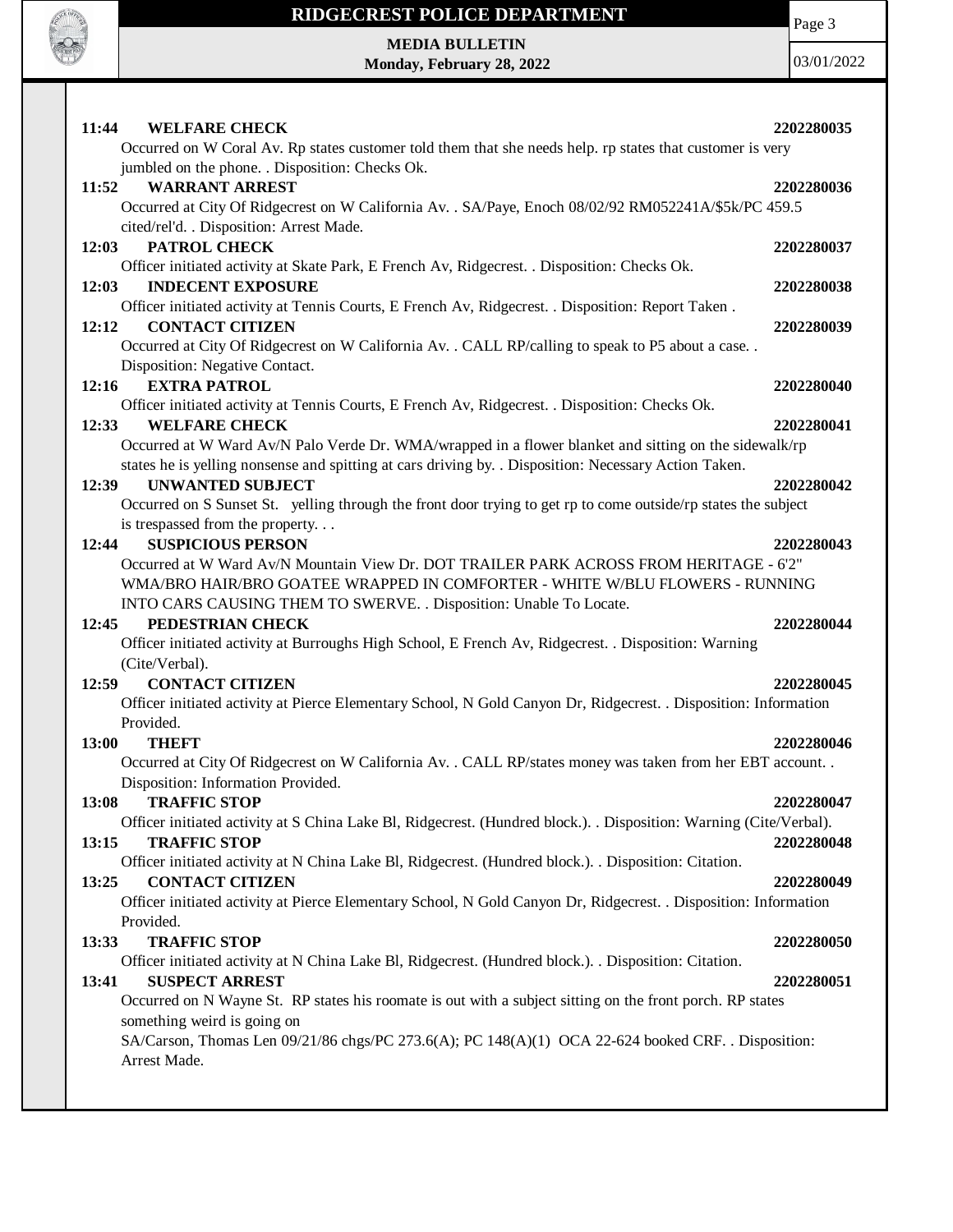

Page 4

**MEDIA BULLETIN Monday, February 28, 2022**

| Received.<br>14:06<br>PROPERTY DAMAGE ONLY TC<br>2202280053<br>Occurred at N Sunland St/E Ridgecrest Bl. 2 vehs//vehs out of the roadway. . Disposition: Necessary Action<br>Taken.<br>14:06<br>911 WIRELESS CALL<br>2202280054<br>Occurred at City Of Ridgecrest on W California Av. . rustling noises. . Disposition: Log Note Only.<br>14:30<br><b>VANDALISM REPORT</b><br>2202280055<br>Occurred at W Wilson Av/S Warner St. rp states her window was just broken out while she was sitting in it<br>Disposition: Log Note Only.<br><b>CONTACT CITIZEN</b><br>2202280056<br>14:39<br>Occurred at City Of Ridgecrest on W California Av. . CALL RP/has various information to report to an officer. .<br>Disposition: Information Provided.<br><b>STOLEN VEHICLE REPORT</b><br>14:54<br>2202280057<br>Occurred at City Of Ridgecrest on W California Av. . Rp in the lobby. . Disposition: Civil Problem.<br><b>CONTACT CITIZEN</b><br>15:01<br>2202280058<br>Occurred at City Of Ridgecrest on W California Av. . CALL RP/requesting WC. . Disposition: Information<br>Provided.<br>15:02<br>PRISONER TRANSPORT<br>2202280059<br>Occurred at City Of Ridgecrest on W California Av. . 22-624. . Disposition: Necessary Action Taken.<br><b>CONTACT CITIZEN</b><br>15:07<br>2202280060<br>Occurred at Burroughs High School on E French Av. . RP requesting contact via 21. . Disposition: Information<br>Received.<br><b>WARRANT ARREST</b><br>15:13<br>2202280061<br>Officer initiated activity at City Of Ridgecrest, W California Av, Ridgecrest. SA/Woods, Rodney 03/02/86<br>BM931079A/\$5k/HS 11377(A)<br>BM961399A/\$500/PC 853.7<br>RM054078A/\$1k/HS 11364<br>RM055458A/\$6k/H 11377(A); PC 30305(A)(1); VC 14601.1(A)<br>cited/rel'd. . Disposition: Arrest Made.<br><b>WELFARE CHECK</b><br>15:27<br>2202280062<br>Occurred at Travelodge on S China Lake Bl. . Rp states friend sent her a message on FB saying that people are<br>invading her hotel room. . Disposition: Negative Contact.<br><b>REPOSSESSION</b><br>15:31<br>2202280063<br>Occurred on W Mesquite Av. Owner not aware. . Disposition: Necessary Action Taken.<br><b>EMBEZZLED VEHICLE</b><br>15:40<br>2202280064<br>Occurred at American Dream Auto Sales on E Ridgecrest Bl. . TOYOTA TUNDRA. . Disposition: Report Taken<br>15:53<br><b>CONTACT CITIZEN</b><br>2202280065<br>Occurred at City Of Ridgecrest on W California Av. . Contact via 21. . Disposition: Information Provided.<br><b>CONTACT CITIZEN</b><br>15:58<br>2202280066<br>Occurred at City Of Ridgecrest on W California Av. . CALL RP/wants to speak to an officer regarding her ex. .<br>Disposition: Information Provided.<br>16:01<br>DRIVING ON SUSPENDED LICENSE<br>2202280067<br>Occurred on W Graaf Av. CALL RP/ rp needs assistance<br>SA/Hubert, Clarence 2/13/85 opn chg/VC 14601.1<br>RM055519A/\$5k/PC 273A(B) ARREST 21-2991<br>cited/rel'd. . Disposition: Arrest Made. | <b>CONTACT CITIZEN</b><br>14:03<br>Officer initiated activity at James Monroe Middle School, W Church Av, Ridgecrest. . Disposition: Information | 2202280052 |
|----------------------------------------------------------------------------------------------------------------------------------------------------------------------------------------------------------------------------------------------------------------------------------------------------------------------------------------------------------------------------------------------------------------------------------------------------------------------------------------------------------------------------------------------------------------------------------------------------------------------------------------------------------------------------------------------------------------------------------------------------------------------------------------------------------------------------------------------------------------------------------------------------------------------------------------------------------------------------------------------------------------------------------------------------------------------------------------------------------------------------------------------------------------------------------------------------------------------------------------------------------------------------------------------------------------------------------------------------------------------------------------------------------------------------------------------------------------------------------------------------------------------------------------------------------------------------------------------------------------------------------------------------------------------------------------------------------------------------------------------------------------------------------------------------------------------------------------------------------------------------------------------------------------------------------------------------------------------------------------------------------------------------------------------------------------------------------------------------------------------------------------------------------------------------------------------------------------------------------------------------------------------------------------------------------------------------------------------------------------------------------------------------------------------------------------------------------------------------------------------------------------------------------------------------------------------------------------------------------------------------------------------------------------------------------------------------------------------------------------------------------------------------------------------------------------------------------------------------------------------------------------------------------------------------------------------|--------------------------------------------------------------------------------------------------------------------------------------------------|------------|
|                                                                                                                                                                                                                                                                                                                                                                                                                                                                                                                                                                                                                                                                                                                                                                                                                                                                                                                                                                                                                                                                                                                                                                                                                                                                                                                                                                                                                                                                                                                                                                                                                                                                                                                                                                                                                                                                                                                                                                                                                                                                                                                                                                                                                                                                                                                                                                                                                                                                                                                                                                                                                                                                                                                                                                                                                                                                                                                                              |                                                                                                                                                  |            |
|                                                                                                                                                                                                                                                                                                                                                                                                                                                                                                                                                                                                                                                                                                                                                                                                                                                                                                                                                                                                                                                                                                                                                                                                                                                                                                                                                                                                                                                                                                                                                                                                                                                                                                                                                                                                                                                                                                                                                                                                                                                                                                                                                                                                                                                                                                                                                                                                                                                                                                                                                                                                                                                                                                                                                                                                                                                                                                                                              |                                                                                                                                                  |            |
|                                                                                                                                                                                                                                                                                                                                                                                                                                                                                                                                                                                                                                                                                                                                                                                                                                                                                                                                                                                                                                                                                                                                                                                                                                                                                                                                                                                                                                                                                                                                                                                                                                                                                                                                                                                                                                                                                                                                                                                                                                                                                                                                                                                                                                                                                                                                                                                                                                                                                                                                                                                                                                                                                                                                                                                                                                                                                                                                              |                                                                                                                                                  |            |
|                                                                                                                                                                                                                                                                                                                                                                                                                                                                                                                                                                                                                                                                                                                                                                                                                                                                                                                                                                                                                                                                                                                                                                                                                                                                                                                                                                                                                                                                                                                                                                                                                                                                                                                                                                                                                                                                                                                                                                                                                                                                                                                                                                                                                                                                                                                                                                                                                                                                                                                                                                                                                                                                                                                                                                                                                                                                                                                                              |                                                                                                                                                  |            |
|                                                                                                                                                                                                                                                                                                                                                                                                                                                                                                                                                                                                                                                                                                                                                                                                                                                                                                                                                                                                                                                                                                                                                                                                                                                                                                                                                                                                                                                                                                                                                                                                                                                                                                                                                                                                                                                                                                                                                                                                                                                                                                                                                                                                                                                                                                                                                                                                                                                                                                                                                                                                                                                                                                                                                                                                                                                                                                                                              |                                                                                                                                                  |            |
|                                                                                                                                                                                                                                                                                                                                                                                                                                                                                                                                                                                                                                                                                                                                                                                                                                                                                                                                                                                                                                                                                                                                                                                                                                                                                                                                                                                                                                                                                                                                                                                                                                                                                                                                                                                                                                                                                                                                                                                                                                                                                                                                                                                                                                                                                                                                                                                                                                                                                                                                                                                                                                                                                                                                                                                                                                                                                                                                              |                                                                                                                                                  |            |
|                                                                                                                                                                                                                                                                                                                                                                                                                                                                                                                                                                                                                                                                                                                                                                                                                                                                                                                                                                                                                                                                                                                                                                                                                                                                                                                                                                                                                                                                                                                                                                                                                                                                                                                                                                                                                                                                                                                                                                                                                                                                                                                                                                                                                                                                                                                                                                                                                                                                                                                                                                                                                                                                                                                                                                                                                                                                                                                                              |                                                                                                                                                  |            |
|                                                                                                                                                                                                                                                                                                                                                                                                                                                                                                                                                                                                                                                                                                                                                                                                                                                                                                                                                                                                                                                                                                                                                                                                                                                                                                                                                                                                                                                                                                                                                                                                                                                                                                                                                                                                                                                                                                                                                                                                                                                                                                                                                                                                                                                                                                                                                                                                                                                                                                                                                                                                                                                                                                                                                                                                                                                                                                                                              |                                                                                                                                                  |            |
|                                                                                                                                                                                                                                                                                                                                                                                                                                                                                                                                                                                                                                                                                                                                                                                                                                                                                                                                                                                                                                                                                                                                                                                                                                                                                                                                                                                                                                                                                                                                                                                                                                                                                                                                                                                                                                                                                                                                                                                                                                                                                                                                                                                                                                                                                                                                                                                                                                                                                                                                                                                                                                                                                                                                                                                                                                                                                                                                              |                                                                                                                                                  |            |
|                                                                                                                                                                                                                                                                                                                                                                                                                                                                                                                                                                                                                                                                                                                                                                                                                                                                                                                                                                                                                                                                                                                                                                                                                                                                                                                                                                                                                                                                                                                                                                                                                                                                                                                                                                                                                                                                                                                                                                                                                                                                                                                                                                                                                                                                                                                                                                                                                                                                                                                                                                                                                                                                                                                                                                                                                                                                                                                                              |                                                                                                                                                  |            |
|                                                                                                                                                                                                                                                                                                                                                                                                                                                                                                                                                                                                                                                                                                                                                                                                                                                                                                                                                                                                                                                                                                                                                                                                                                                                                                                                                                                                                                                                                                                                                                                                                                                                                                                                                                                                                                                                                                                                                                                                                                                                                                                                                                                                                                                                                                                                                                                                                                                                                                                                                                                                                                                                                                                                                                                                                                                                                                                                              |                                                                                                                                                  |            |
|                                                                                                                                                                                                                                                                                                                                                                                                                                                                                                                                                                                                                                                                                                                                                                                                                                                                                                                                                                                                                                                                                                                                                                                                                                                                                                                                                                                                                                                                                                                                                                                                                                                                                                                                                                                                                                                                                                                                                                                                                                                                                                                                                                                                                                                                                                                                                                                                                                                                                                                                                                                                                                                                                                                                                                                                                                                                                                                                              |                                                                                                                                                  |            |
|                                                                                                                                                                                                                                                                                                                                                                                                                                                                                                                                                                                                                                                                                                                                                                                                                                                                                                                                                                                                                                                                                                                                                                                                                                                                                                                                                                                                                                                                                                                                                                                                                                                                                                                                                                                                                                                                                                                                                                                                                                                                                                                                                                                                                                                                                                                                                                                                                                                                                                                                                                                                                                                                                                                                                                                                                                                                                                                                              |                                                                                                                                                  |            |
|                                                                                                                                                                                                                                                                                                                                                                                                                                                                                                                                                                                                                                                                                                                                                                                                                                                                                                                                                                                                                                                                                                                                                                                                                                                                                                                                                                                                                                                                                                                                                                                                                                                                                                                                                                                                                                                                                                                                                                                                                                                                                                                                                                                                                                                                                                                                                                                                                                                                                                                                                                                                                                                                                                                                                                                                                                                                                                                                              |                                                                                                                                                  |            |
|                                                                                                                                                                                                                                                                                                                                                                                                                                                                                                                                                                                                                                                                                                                                                                                                                                                                                                                                                                                                                                                                                                                                                                                                                                                                                                                                                                                                                                                                                                                                                                                                                                                                                                                                                                                                                                                                                                                                                                                                                                                                                                                                                                                                                                                                                                                                                                                                                                                                                                                                                                                                                                                                                                                                                                                                                                                                                                                                              |                                                                                                                                                  |            |
|                                                                                                                                                                                                                                                                                                                                                                                                                                                                                                                                                                                                                                                                                                                                                                                                                                                                                                                                                                                                                                                                                                                                                                                                                                                                                                                                                                                                                                                                                                                                                                                                                                                                                                                                                                                                                                                                                                                                                                                                                                                                                                                                                                                                                                                                                                                                                                                                                                                                                                                                                                                                                                                                                                                                                                                                                                                                                                                                              |                                                                                                                                                  |            |
|                                                                                                                                                                                                                                                                                                                                                                                                                                                                                                                                                                                                                                                                                                                                                                                                                                                                                                                                                                                                                                                                                                                                                                                                                                                                                                                                                                                                                                                                                                                                                                                                                                                                                                                                                                                                                                                                                                                                                                                                                                                                                                                                                                                                                                                                                                                                                                                                                                                                                                                                                                                                                                                                                                                                                                                                                                                                                                                                              |                                                                                                                                                  |            |
|                                                                                                                                                                                                                                                                                                                                                                                                                                                                                                                                                                                                                                                                                                                                                                                                                                                                                                                                                                                                                                                                                                                                                                                                                                                                                                                                                                                                                                                                                                                                                                                                                                                                                                                                                                                                                                                                                                                                                                                                                                                                                                                                                                                                                                                                                                                                                                                                                                                                                                                                                                                                                                                                                                                                                                                                                                                                                                                                              |                                                                                                                                                  |            |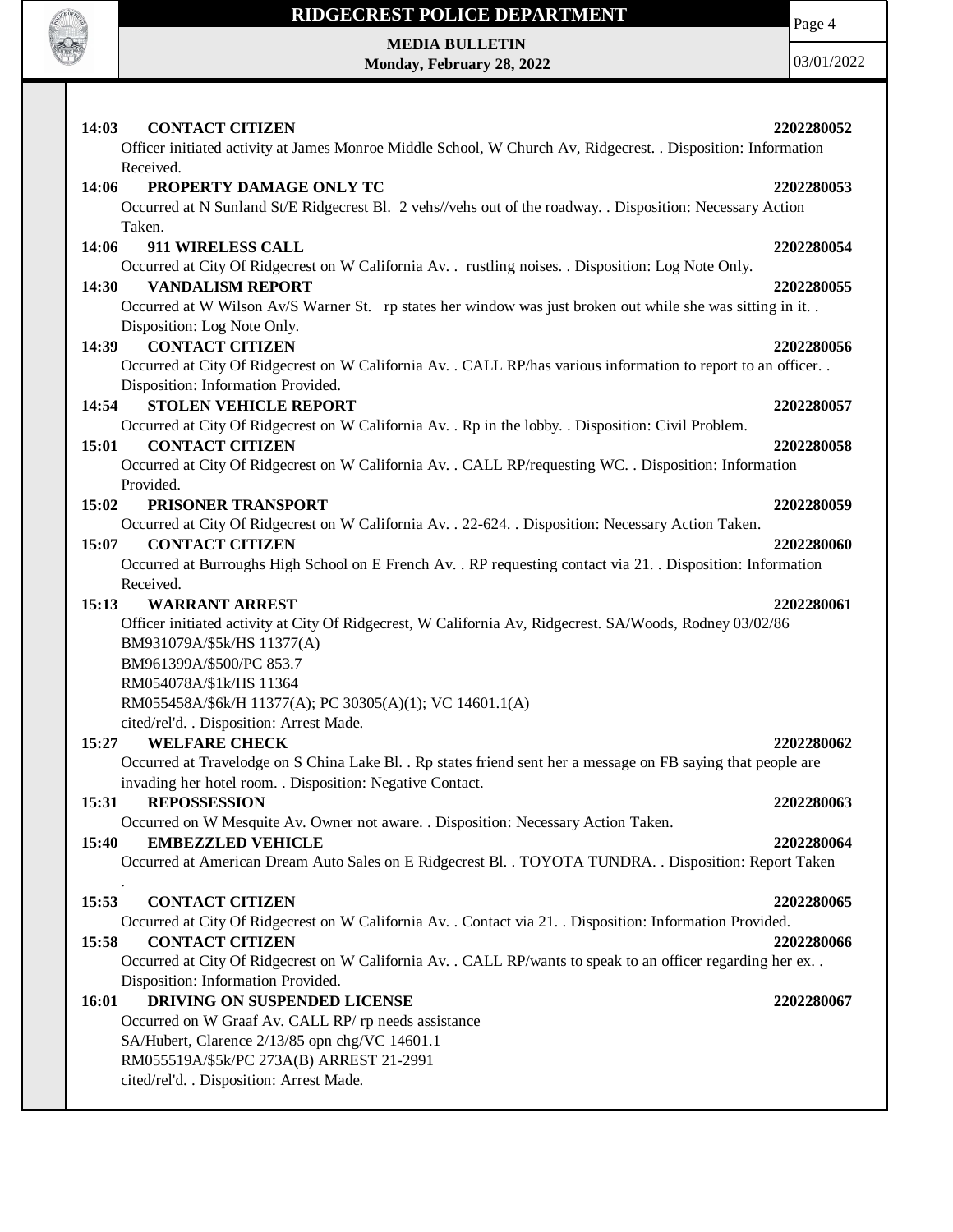

T

### **RIDGECREST POLICE DEPARTMENT**

# **MEDIA BULLETIN**

**Monday, February 28, 2022**

| 16:05<br><b>DRUNK IN PUBLIC REPORT</b><br>Occurred at Alvord Street Mini Mart on N Alvord St. . WMA passed out in front of the store on the side walk -         | 2202280068 |
|-----------------------------------------------------------------------------------------------------------------------------------------------------------------|------------|
| no shirt. . Disposition: Warning (Cite/Verbal).                                                                                                                 |            |
| <b>BREAKING/REMOVING VEHICLE PARTS</b><br>16:07                                                                                                                 | 2202280069 |
| Occurred on E Ridgecrest Bl. Rp in the lobby-wants to report plate stolen off of her vehicle. . Disposition:                                                    |            |
| Report Taken.                                                                                                                                                   |            |
| <b>CITIZEN ASSIST</b><br>16:14                                                                                                                                  | 2202280070 |
| Occurred on N Inyo St. Contact via 21 for information. . Disposition: Information Provided.                                                                     |            |
| 16:24<br><b>SHOPLIFTING</b>                                                                                                                                     | 2202280071 |
| Occurred at Famous Footwear #3385 on N China Lake Bl. . Rp states female took size 7 black checkered vans. .<br>Disposition: Necessary Action Taken.            |            |
| 16:46<br><b>WELFARE CHECK</b>                                                                                                                                   | 2202280072 |
| Occurred on W Sullivan Av. . Disposition: Checks Ok.                                                                                                            |            |
| <b>SUICIDAL SUBJECT</b><br>17:01                                                                                                                                | 2202280073 |
| Occurred at City Of Ridgecrest on W California Av. . CALL RP/rp states she received a call from son stating he                                                  |            |
| didn't want to live anymore. rp states son is currently working. . Disposition: Necessary Action Taken.                                                         |            |
| <b>ASSIST OTHER DEPARTMENT</b><br>17:31                                                                                                                         | 2202280074 |
| Occurred at W Bowman Rd/S Jacks Ranch Rd. Veh that was reported embezzled was found abandoned and in                                                            |            |
| a TC. . Disposition: Necessary Action Taken.                                                                                                                    |            |
| <b>ACO CALL</b><br>17:57                                                                                                                                        | 2202280075 |
| Occurred at E Church Av/S Larkspur St. Goose in the middle of the roadway. looks to be injured. . Disposition:                                                  |            |
| Animal Control Handled.                                                                                                                                         |            |
| <b>TERRORIST THREATS</b><br>18:02                                                                                                                               | 2202280076 |
| Occurred at Fastrip Food Store on S China Lake Bl. . RP stating WMA/cowboy hat/aggressive 415v with                                                             |            |
| customers                                                                                                                                                       |            |
| SA/Stockton, Robert 08/12/1983 CDC WNO 2201274160/NO BAIL/3056 PC                                                                                               |            |
| BM967412A/\$5,500 BAIL/148(A)(1) PC/647(F) PC                                                                                                                   |            |
| BM967302A/\$1,500 BAIL/647(f) PC                                                                                                                                |            |
| BM963413A/\$2,500 BAIL/647(f) PC                                                                                                                                |            |
| ARREST OCA 22-494 CHG 422 PC                                                                                                                                    |            |
| OPEN CHARGE 422 PC                                                                                                                                              |            |
| booked CRF. . Disposition: Arrest Made.                                                                                                                         |            |
| <b>CONTACT CITIZEN</b><br>18:05                                                                                                                                 | 2202280077 |
| Occurred at City Of Ridgecrest on W California Av. . Rp states ex bf has her debit card and is threatening to                                                   |            |
| take all her money out of the bank. . Disposition: Information Received.                                                                                        |            |
| <b>MEDICAL AID</b><br>18:31                                                                                                                                     | 2202280078 |
| Occurred at High Desert Haven on S College Heights Bl. . Cellular E911 Call: EMS request. . Disposition:                                                        |            |
| Referred To Other Agency.                                                                                                                                       |            |
| <b>CONTACT CITIZEN</b><br>18:34                                                                                                                                 | 2202280079 |
| Occurred at City Of Ridgecrest on W California Av. . RP at front door requesting contact. . Disposition:                                                        |            |
| Information Received.                                                                                                                                           |            |
| PARKING VIOLATION<br>18:52                                                                                                                                      | 2202280080 |
| Occurred at Walmart Supercenter on E Bowman Rd. . Report of vehicle parked in handicap space w/o<br>placard/grocery side. . Disposition: Gone Prior to Arrival. |            |
| <b>CONTACT CITIZEN</b><br>18:53                                                                                                                                 | 2202280081 |
| Occurred on W Graaf Av. Cellular E911 Call:. . Disposition: Information Provided.                                                                               |            |
|                                                                                                                                                                 |            |
|                                                                                                                                                                 |            |
|                                                                                                                                                                 |            |
|                                                                                                                                                                 |            |
|                                                                                                                                                                 |            |